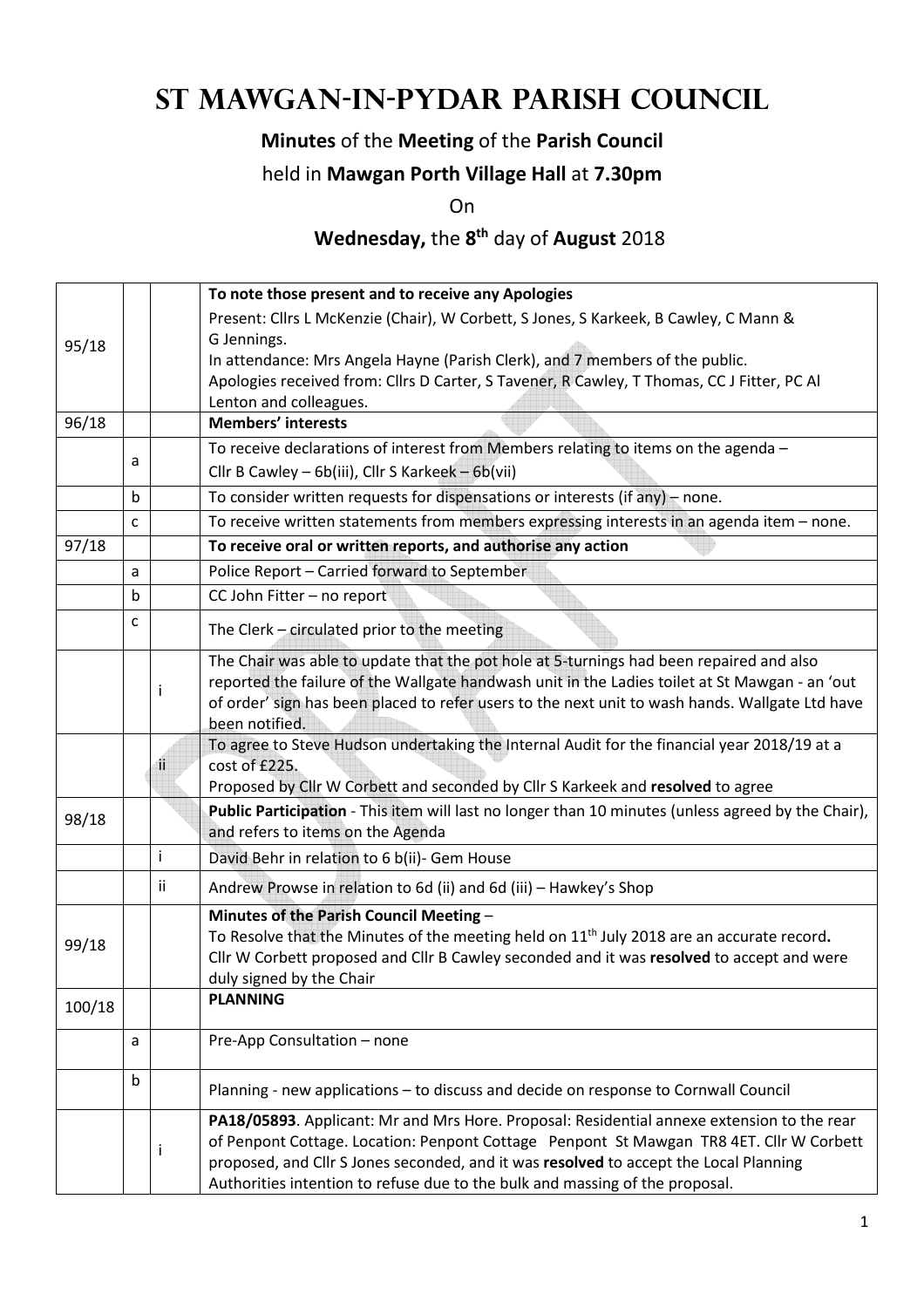| ii           | PA18/01838/PREAPP. Applicant: Booth Properties Limited. Proposal: Pre application advice<br>for proposal to demolish and re-develop the site to create 3 detached private residential<br>dwellings and associated works Location: Gem House Trenance Mawgan Porth Newquay<br>Cornwall TR8 4BY. The PC are aware of widespread objection to this proposal from<br>neighbours.<br>The PC's view was the redevelopment of the site would be acceptable in principle, but the<br>present proposal does not accord with the fundamental design principles of the Cornwall Local<br>Plan Policy 12 in relation to bulk, massing and context. Further, inadequate garden or amenity<br>area would be provided for the proposed dwellings. Proposed Cllr W Corbett and seconded by<br>Cllr C Mann and resolved to object. |  |  |  |  |  |  |
|--------------|-------------------------------------------------------------------------------------------------------------------------------------------------------------------------------------------------------------------------------------------------------------------------------------------------------------------------------------------------------------------------------------------------------------------------------------------------------------------------------------------------------------------------------------------------------------------------------------------------------------------------------------------------------------------------------------------------------------------------------------------------------------------------------------------------------------------|--|--|--|--|--|--|
|              | <b>Cllr B Cawley left the meeting</b>                                                                                                                                                                                                                                                                                                                                                                                                                                                                                                                                                                                                                                                                                                                                                                             |  |  |  |  |  |  |
| iii          | PA18/01840/PREAPP. Applicant: Mr Ryan Devonshire. Proposal: Pre-application advice for<br>demolition of existing buildings and construction of commercial premises. Location: Watergate<br>Bay Riding Centre Tregurrian Newquay Cornwall TR8 4AE.<br>Cllr W Corbett proposed, and Cllr G Jennings seconded, and it was resolved to point out that<br>the riding centre was not an 'established agricultural unit' and therefore the agent's assertion<br>that agricultural permitted development rights existed was misplaced. The proposed<br>development, should an application be submitted, would require to be considered against CLP<br>Policy 5.                                                                                                                                                           |  |  |  |  |  |  |
|              | Cllr B Cawley returned to the meeting                                                                                                                                                                                                                                                                                                                                                                                                                                                                                                                                                                                                                                                                                                                                                                             |  |  |  |  |  |  |
|              | In accordance with Standing Order 12 a (vii) Cllr W Corbett proposed and it was seconded by                                                                                                                                                                                                                                                                                                                                                                                                                                                                                                                                                                                                                                                                                                                       |  |  |  |  |  |  |
|              | the Chair and resolved that item iv and viii be discussed together.<br>PA18/06653. Applicant Mrs Avril Bales. Proposal: Request to fell a Eucalyptus tree. Location:                                                                                                                                                                                                                                                                                                                                                                                                                                                                                                                                                                                                                                              |  |  |  |  |  |  |
| iv           | Greenbank St Mawgan TR8 4EW. Cllr W Corbett proposed and Cllr S Karkeek seconded and it<br>was resolved to defer to the Tree Officer's decision.                                                                                                                                                                                                                                                                                                                                                                                                                                                                                                                                                                                                                                                                  |  |  |  |  |  |  |
| v            | PA18/06459. Applicant Mr I Shorthouse Bromley Estates Ltd. Proposal: Non-material<br>amendment (No. 1) for omitting the flues and re-configured doors to the front elevations to<br>units 2-7 in respect of (PA16/09323) Redevelopment of site to provide six holiday units and<br>one replacement dwelling. Location: Marver Chalets Mawgan Porth TR8 4BB. Proposed by Cllr<br>W Corbett and seconded by Cllr S Karkeek and it was resolved no objection.                                                                                                                                                                                                                                                                                                                                                        |  |  |  |  |  |  |
| vi           | PA18/06789. Applicant Mr And Mrs Paul Jeffery. Proposal: Addition of dormer window on<br>south west elevation. Location: Little Acres Trevarrian Newquay TR8 4AF. Proposed by Cllr W<br>Corbett and seconded by Cllr C Mann and it was resolved no objection,                                                                                                                                                                                                                                                                                                                                                                                                                                                                                                                                                     |  |  |  |  |  |  |
|              | <b>CIIr S Karkeek left the meeting</b>                                                                                                                                                                                                                                                                                                                                                                                                                                                                                                                                                                                                                                                                                                                                                                            |  |  |  |  |  |  |
| vii          | PA18/06660. Applicant Mr Robin Karkeek. Proposal Proposed extensions and alterations.<br>Location: Winsor Mill Winsor Lane St Mawgan TR8 4EU. Proposed by Cllr W Corbett and<br>seconded by Cllr C Mann and it was resolved no objection. Cllrs S Jones, B Cawley and<br>G Jennings abstained from the vote.                                                                                                                                                                                                                                                                                                                                                                                                                                                                                                      |  |  |  |  |  |  |
|              | <b>Cllr S Karkeek returned to the meeting</b>                                                                                                                                                                                                                                                                                                                                                                                                                                                                                                                                                                                                                                                                                                                                                                     |  |  |  |  |  |  |
| viii         | PA18/02040/PREAPP. Applicant Mr Ian Mackintosh. Proposal: Exception notice for removal of<br>an Ash tree. Location: Land South of Ivy Cottage Ball Lane St Mawgan. Cllr W Corbett proposed<br>and Cllr S Karkeek seconded and it was resolved to defer to the Tree Officer's decision.<br>Action: Clerk to advise Cornwall Planning that details were not available for the public to<br>respond to this PREAPP online.                                                                                                                                                                                                                                                                                                                                                                                           |  |  |  |  |  |  |
| $\mathsf{C}$ | To consider planning applications received before meeting                                                                                                                                                                                                                                                                                                                                                                                                                                                                                                                                                                                                                                                                                                                                                         |  |  |  |  |  |  |
| $\mathbf{I}$ | PA18/01851/PREAPP. Pre application advice for restoration and conversion of old<br>chapel/cottage - Yngve Olsen Hvoslef - Gluvian Flamank Farm Mawgan Porth TR8 4BG.<br>Proposed by Cllr W Corbett and seconded by Cllr S Karkeek and it was resolved that the Clerk<br>write to the Case Officer citing recent Planning Inspectorate reasons contrary to Policy 7 of the                                                                                                                                                                                                                                                                                                                                                                                                                                         |  |  |  |  |  |  |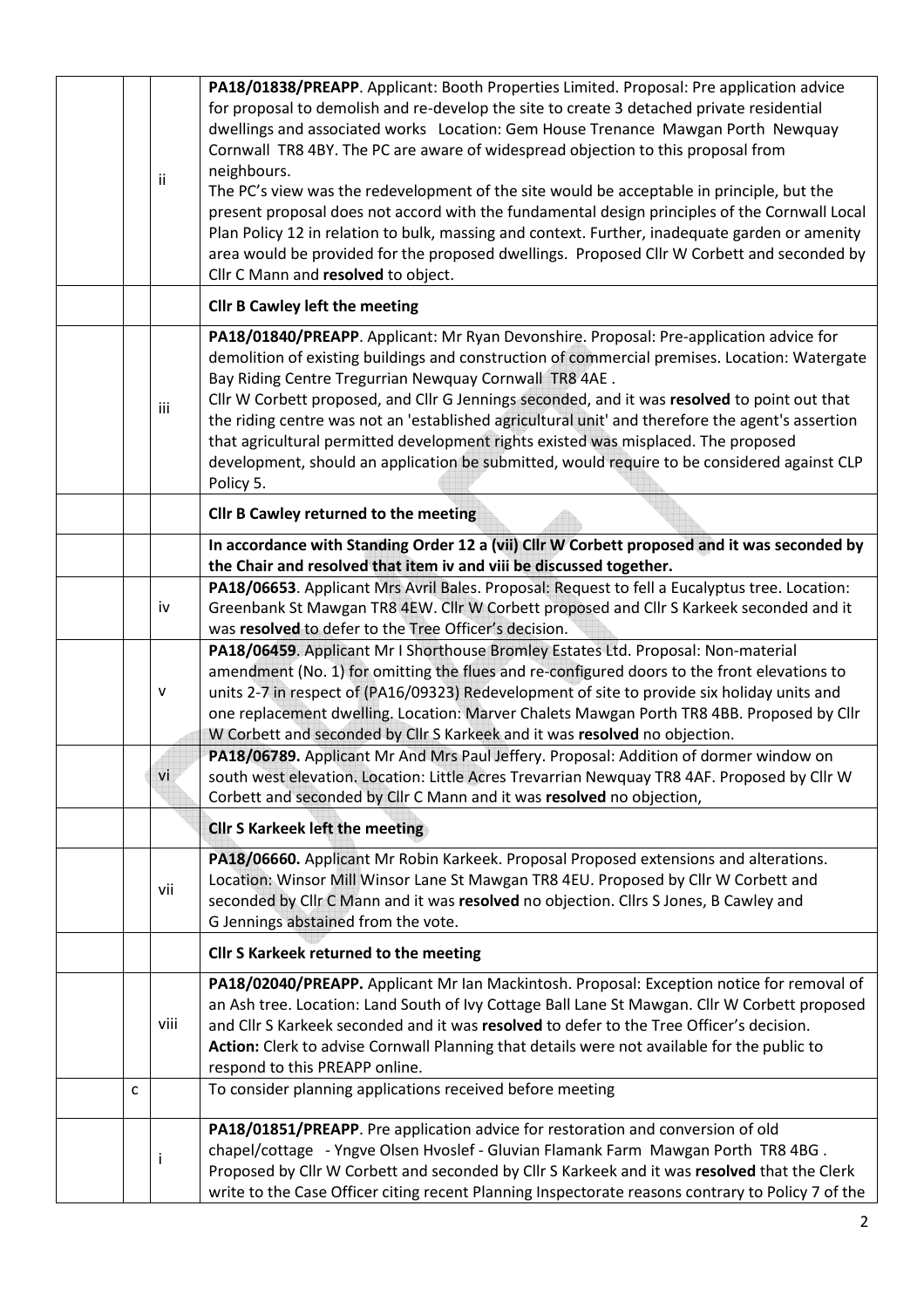|        |   |              | Cornwall Local Plan and acknowledge successive refusals of previous applications on this site.  |  |  |  |  |
|--------|---|--------------|-------------------------------------------------------------------------------------------------|--|--|--|--|
|        |   |              | Therefore, the PC would not be able to support a formal planning application should one be      |  |  |  |  |
|        |   |              | made.                                                                                           |  |  |  |  |
|        |   |              | PA18/07089. Applicant Mr Josh Elsworth. Proposal: Proposed first floor extension and            |  |  |  |  |
|        |   |              | construction of small ground floor study room extension. Location: The Bowgie Trevarrian        |  |  |  |  |
|        |   |              | Mews Trevarrian.                                                                                |  |  |  |  |
|        |   | ii           | Proposed by Cllr W Corbett and seconded by Cllr C Mann and it was resolved to request an        |  |  |  |  |
|        |   |              | extension of time for comment to allow neighbours time to view the proposal, considering        |  |  |  |  |
|        |   |              | previous objections on this site.                                                               |  |  |  |  |
|        | d |              | To note Advices and Decisions by Cornwall Council:                                              |  |  |  |  |
|        |   |              | PA18/04876 APPROVED Applicant: Mr & Mrs Glen & Julie Collins. Proposal: Change of use           |  |  |  |  |
|        |   |              | from holiday restricted dwelling to unrestricted residential dwelling. Location: 9- White Lodge |  |  |  |  |
|        |   |              | Apartments access to White Lodge Mawgan Porth TR8 4BN. Noted.                                   |  |  |  |  |
|        |   |              | PA18/03623 APPROVED Applicant: Ms Ann Rawlings. Proposal: Retrospective change of use of        |  |  |  |  |
|        |   |              | A1 Shop to Cafe including minor alterations. Location: Hawkeys Shop St Mawgan Newquay           |  |  |  |  |
|        |   |              | Cornwall TR8 4EP. It had been brought to the PC's attention that the potential siting of an     |  |  |  |  |
|        |   | ii.          | extraction unit near to a bedroom window of neighbouring Falcon Inn was of concern. The PC      |  |  |  |  |
|        |   |              | had not been previously consulted as to the plans of extraction unit. Proposed by Cllr W        |  |  |  |  |
|        |   |              | Corbett and seconded by Cllr S Karkeek and it was resolved to question whether the Planning     |  |  |  |  |
|        |   |              | Case Officer had been advised by Environmental Health to the siting of the extraction unit in   |  |  |  |  |
|        |   |              | relation to neighbouring properties.                                                            |  |  |  |  |
|        |   |              | PA18/03625 APPROVED. Applicant: Ms Ann Rawlings. Proposal: Listed Building Consent for          |  |  |  |  |
|        |   | iii          | minor alterations carried out in connection with the retrospective change of use of the A1      |  |  |  |  |
|        |   |              | Shop to an A3 café. Location: Hawkeys Shop St Mawgan Newquay Cornwall TR8 4EP. Proposed         |  |  |  |  |
|        |   |              | by Cllr W Corbett and seconded by Cllr S Karkeek and it was resolved to question as above.      |  |  |  |  |
|        | e |              | Enforcement- new case and decisions - none.                                                     |  |  |  |  |
|        |   |              |                                                                                                 |  |  |  |  |
| 101/18 |   |              | WORKING GROUPS - to receive reports (if any), and agree any necessary action and                |  |  |  |  |
|        |   |              | expenditure: (The August meeting focused on Amenities and Beach and Environment, the full       |  |  |  |  |
|        |   |              | Working Group reports to be available for the September meeting).                               |  |  |  |  |
|        | a |              | Amenities -                                                                                     |  |  |  |  |
|        |   |              | St Mawgan Toilets – to agree to repairs and renewals to the lights in the Ladies WC. Proposed   |  |  |  |  |
|        |   | $\mathbf{i}$ | by Cllr L McKenzie and seconded by Cllr S Karkeek and it was resolved to agree.                 |  |  |  |  |
|        |   |              | Burial Ground - to agree additional inscription (Helen Munro) to an existing memorial - Charles |  |  |  |  |
|        |   | Ϊİ           | Munro (circulated prior to the meeting). Proposed by ClIr C Mann and seconded by ClIr G         |  |  |  |  |
|        |   |              | Jennings and it was resolved to agree.                                                          |  |  |  |  |
|        |   | iii          | Burial Ground - to agree Memorial Permission - John Zimmer (circulated prior to meeting).       |  |  |  |  |
|        |   |              | Proposed by Cllr G Jennings and seconded by Cllr B Cawley and resolved to agree                 |  |  |  |  |
|        |   |              | Maintenance Contractor had previously reported standing water on the Playing Field.             |  |  |  |  |
|        |   | iv           | Proposed by Cllr W Corbett and seconded by Cllr S Jones and it was resolved that Cllr W         |  |  |  |  |
|        |   |              | Corbett report back with a proposal and costs at the September meeting in order to rectify the  |  |  |  |  |
|        |   |              | situation.                                                                                      |  |  |  |  |
|        | b |              | Beach and Environment - carried forward to September                                            |  |  |  |  |
| 102/18 |   |              | To note and discuss (if appropriate) the correspondence received since the last meeting and     |  |  |  |  |
|        |   |              | any associated actions and expenditure:                                                         |  |  |  |  |
|        |   |              | SpacePort Press Release - Virgin Orbit is seeking to provide launches from the Spaceport at     |  |  |  |  |
|        |   | ı            | Cornwall Airport Newquay by 2021. Noted.                                                        |  |  |  |  |
|        |   |              | Boardmasters Music Festival 2018 - In response to communication from Cllr J Fitter prior to     |  |  |  |  |
|        |   | ij.          | the meeting, Cllr G Jennings proposed, and Cllr L McKenzie seconded, and it was resolved that   |  |  |  |  |
|        |   |              | the Clerk write to Cllr Fitter expressing Parish Council concerns that the road closures around |  |  |  |  |
|        |   |              |                                                                                                 |  |  |  |  |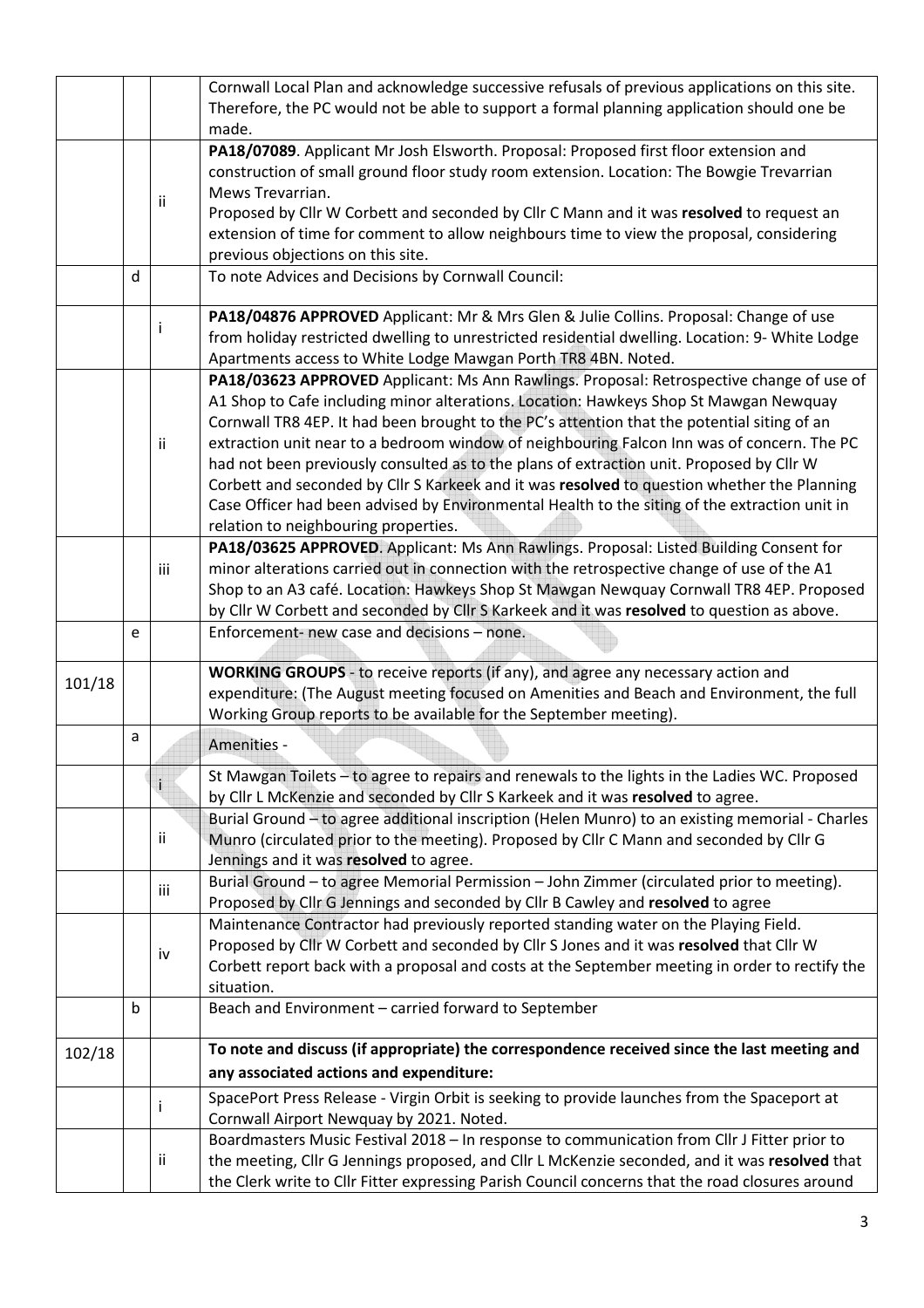|        |   |     | the area commencing at 4pm (6pm previously), is disruptive to staff, businesses and residents<br>in the area. Further, fears that the increase of its profile this year will have a detrimental effect<br>on businesses in the future, particularly as occupancy now splits 2 weeks of the Summer<br>Season.                                                                                                                                                                                                                                                                                                                                                                                                                                                   |  |  |  |  |
|--------|---|-----|----------------------------------------------------------------------------------------------------------------------------------------------------------------------------------------------------------------------------------------------------------------------------------------------------------------------------------------------------------------------------------------------------------------------------------------------------------------------------------------------------------------------------------------------------------------------------------------------------------------------------------------------------------------------------------------------------------------------------------------------------------------|--|--|--|--|
|        |   | iii | Watergate Hill Climb Ltd - Proposed by Cllr W Corbett and seconded by Cllr S Jones and it was<br>resolved that the Clerk send letter of objection to Streetworks and organisers on the grounds<br>of harm to the highway, disruption to the businesses, residents and visitors. Cllr S Karkeek<br>abstained from voting.                                                                                                                                                                                                                                                                                                                                                                                                                                       |  |  |  |  |
| 103/18 |   |     | <b>FINANCE and LEGISLATION:</b>                                                                                                                                                                                                                                                                                                                                                                                                                                                                                                                                                                                                                                                                                                                                |  |  |  |  |
|        | a |     | To note any income received. The Clerk reported receipt of the following income: Helen<br>Munro additional memorial inscription -£30, John Zimmer Memorial Permission - £100, Zurich<br>Insurance: Mawgan Porth noticeboard claim - £1553.21. Bank Interest - £1.72, VAT refund -<br>£718.37.                                                                                                                                                                                                                                                                                                                                                                                                                                                                  |  |  |  |  |
|        | b |     | Internal Control 1 <sup>st</sup> quarter - Review of all documentation completed by Cllr D Carter. Chair to<br>sign Internal Control statement. All transactions and supporting documents were found to be<br>correct with the exception of the following items:<br>No cheque/minute reference on invoices: S Plant invoice Apr 1st 2018, D Vickery Apr 2018, NFU<br>Mutual April 2018, No Invoice from Mawgan Porth Village Hall for Scheduled Grant cheque<br>2048 9/05/18. The Clerk informed the members that all cheque and minute references are<br>now shown on above invoices and a chase letter has been sent requesting Invoice for the<br>Scheduled Grant awarded to Mawgan Porth Village Hall. The Chair signed the Internal Control<br>statement. |  |  |  |  |
|        | i |     | Accounts – to approve invoices for payment and sign cheques at the end of the meeting<br>(list circulated prior to the meeting). Cllr W Corbett proposed, and Cllr C Mann seconded, and<br>it was resolved to approve invoices for payment as per payment schedule below.                                                                                                                                                                                                                                                                                                                                                                                                                                                                                      |  |  |  |  |
| 104/18 |   |     | Notice of items for the next Agenda:<br>St Mawgan Community Magazine - to agree a donation<br>Boardmasters Festival Feedback - report for CC John Fitter                                                                                                                                                                                                                                                                                                                                                                                                                                                                                                                                                                                                       |  |  |  |  |
| 105/18 |   |     | Close of meeting: The meeting closed at 8.55pm                                                                                                                                                                                                                                                                                                                                                                                                                                                                                                                                                                                                                                                                                                                 |  |  |  |  |

# Schedule of Payments Sheet

| <b>Cheque No.</b> | <b>Name</b>                        | <b>Details</b>                                                     |                  | <b>Amount</b> | <b>Minute</b><br>Ref |
|-------------------|------------------------------------|--------------------------------------------------------------------|------------------|---------------|----------------------|
| 002072            | S W W Business                     | for services at Tlts-Pumping Stn St Mawgan Toilets<br>$1/4 - 30/6$ |                  | 52.49         |                      |
| 002073            | A Hayne                            | Clerk's Salary & Expenses                                          |                  | 895.07        |                      |
| 002074            | S Plant                            | Maintenance Contract - July<br>Footpath Contract - July            | 980.00<br>360.00 | 1340.00       |                      |
| 002075            | M Farmer                           | Beach Clean - July                                                 |                  | 915.00        |                      |
| 002076            | A Prowse                           | St Mawgan Toilet Clean                                             |                  | 210.00        |                      |
| 002077            | Vodafone Ltd                       | Mobile phone - July                                                |                  | 10.82         |                      |
| 002078            | <b>Reef Water</b><br>Solutions Ltd | Legionnaires test and risk assessment - July                       |                  | 54.50         |                      |